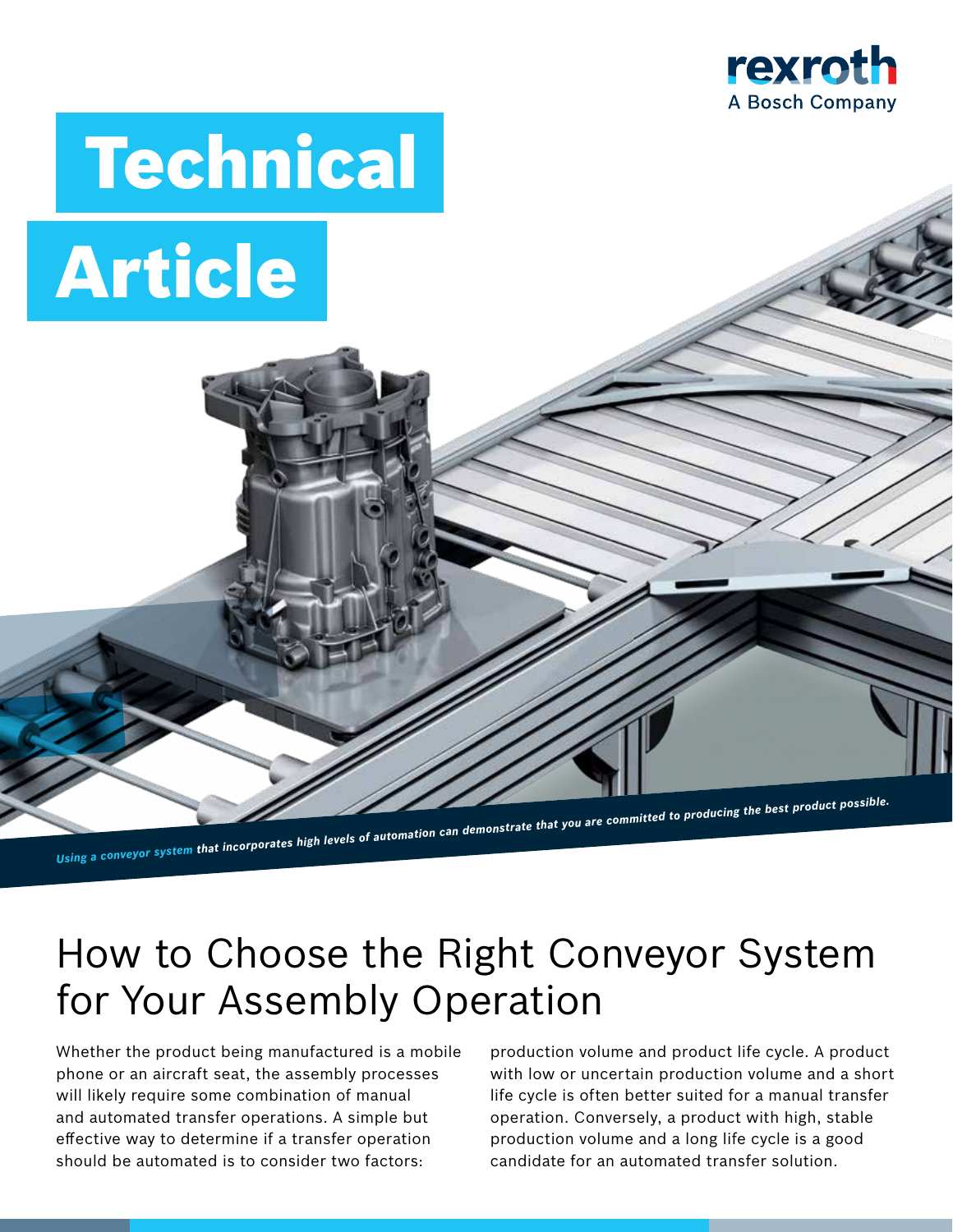# Key Insights & Considerations

- A simple way to determine if a transfer operation should be automated is to consider two factors: production volume and product life cycle.
- When the decision leads to automated transfer, consider what benefits you expect to realize by using conveyor-based transfer – for example, reduced costs, increased throughput, or a better working environment.
- Transfer application requirements can be broken down into two parts: product requirements and process requirements.
- Pallet-based conveyor systems are often the best choice for assembly operations, and their modular construction makes them scalable as requirements change.
- When determining the ROI for an automated transfer system, include ongoing factors, such as maintenance, as well as improved safety and lower changeover costs.

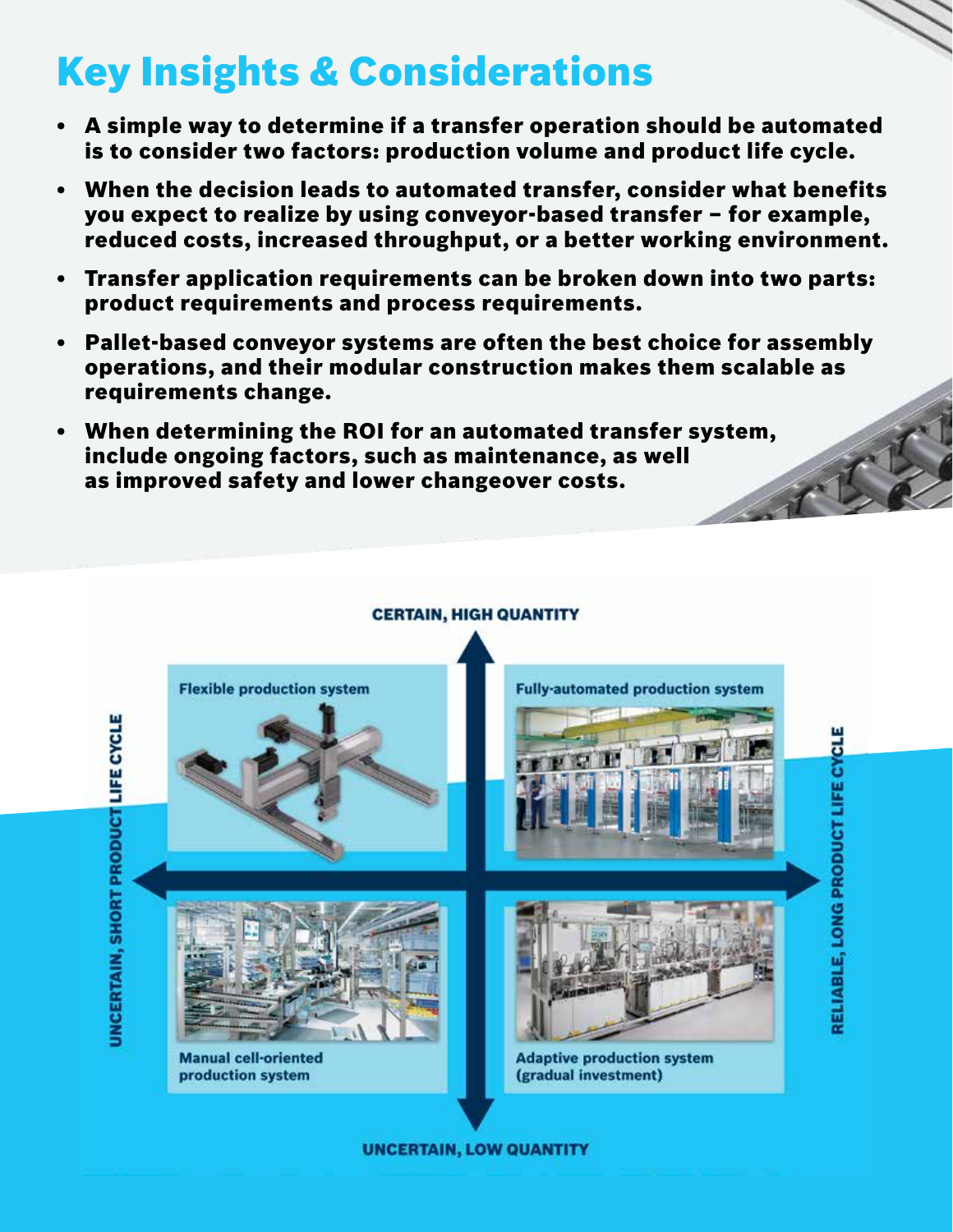

*This decision matrix can help you choose between manual and automated production technologies. First, assess your product in terms of production volume and product life cycle. Then, chart these factors against the four main types of production solutions: manual, adaptive, fully-automated, and flexible.*

When the expected volume and product life cycle make automated transfer attractive – or even necessary – for an assembly operation, the work of choosing the right conveyor system begins. But before you start exploring conveying options and specifications, the first thing you should do is answer the following question:

In some cases, automated transfer is implemented because the costs of manual transfer – including scrap or rework – are too high or too variable. Or, it may be that manual transfer operations simply can't keep up with increased volume or throughput levels. In other cases, automated transfer enables improvements in the working environment – in the form of fewer safety hazards, better access to materials, and improved ergonomics – which have been proven to increase productivity and quality.

"What benefits do we expect to see by using an automated, conveyor-based transfer system for this process?"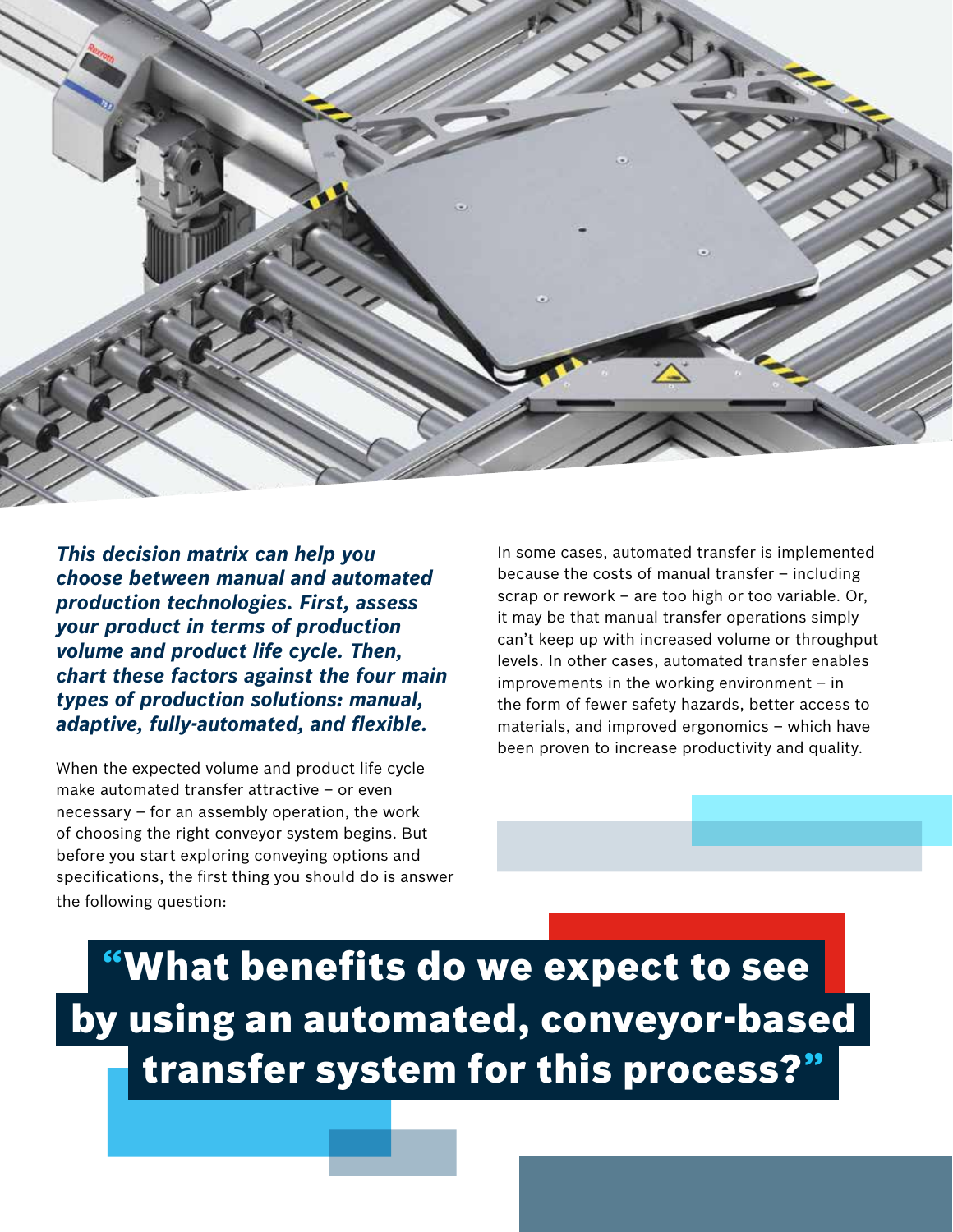### Application Requirements: Product versus Process

Once the expected benefits of implementing an automated conveyor system have been determined, it's time to begin defining the application requirements. Conveyor systems are inherently complex, and the task of choosing from among dozens of conveyor types and hundreds of configurations can seem daunting. But breaking the application down into two parts – product requirements and process requirements – can help simplify the analysis and guide you to the best-fit solution.

### Product Requirements

Although it's common practice to start with the conveying process itself, it's important to define the product requirements first. In some cases, the physical features and nuances of the product (size, fragility, etc.) can be the determining factors when deciding which type of conveyor is best for an application.

### Conveying Options for Assembly Operations

Automated conveyor systems can generally be categorized according to the type of conveying media they use: belt, flattop chain, roller chain, or powered rollers.



Belt media (flat or toothed) is ideal for transporting small parts and light payloads. Most belts feature an electrically conductive coating and are ESD-ready. Most belts are cleanroom-ready and are commonly used in "clean" applications, including medical device and electronics assembly.

Flattop chains are capable of supporting heavier payloads, and their side-flexing design makes them ideal for use with curves and for maintaining leading-edge pallet orientation. Flattop chain caps commonly overlap each other, which makes this media very "fastener-friendly."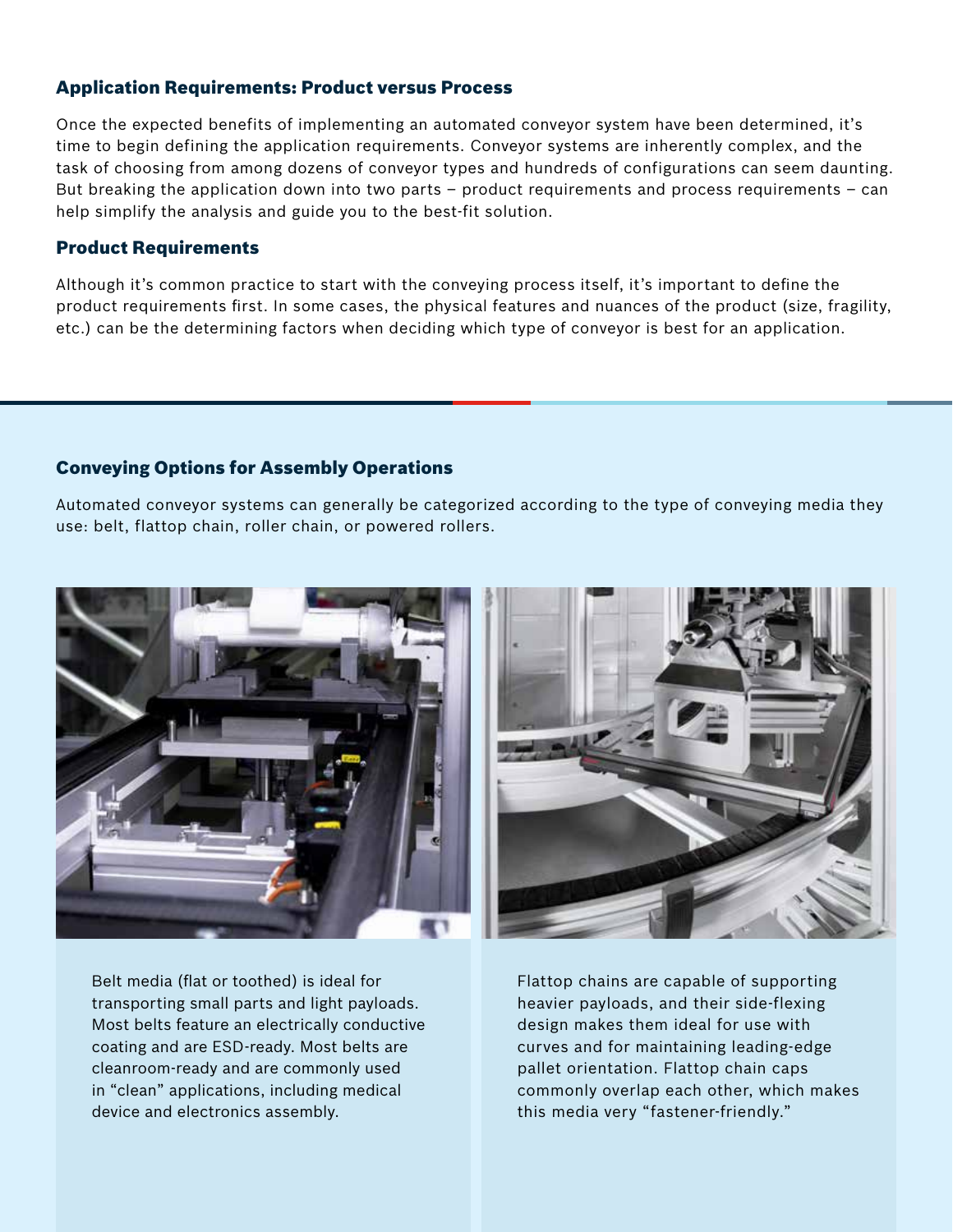| <b>Product Requirements</b> |                                                                                                                                                                 |
|-----------------------------|-----------------------------------------------------------------------------------------------------------------------------------------------------------------|
| <b>Type</b>                 | What type of product will the conveyor be handling? Different products and industries have<br>unique handling requirements or challenges.                       |
| <b>Size</b>                 | How large, physically, is the product being conveyed?                                                                                                           |
| Shape                       | Does the product have any oversized dimensions (extra tall, for example) or protrusions that<br>might interfere with the conveying system?                      |
| Weight                      | How much does the product and any associated fixturing weigh? Will the weight change at any<br>point during transport (i.e. as additional parts are assembled)? |
| Orientation                 | How should the product be oriented on the conveyor? For example, should one side face a<br>particular direction in relation to the direction of movement?       |
| Fragility                   | Is the product sensitive to shocks? Is it perishable?                                                                                                           |



Roller chains are available in many designs (steel, plastic, accelerating) and can be used in the most challenging environments. The power-and-free design creates a lowfriction surface, allowing roller chains to convey heavy payloads. Most roller chains are also bi-directional, making them suitable for reversing applications.

Powered roller conveyors generally have the highest payload capacities and offer the most robust conveyance solutions. They're also very quiet in operation and have low maintenance requirements.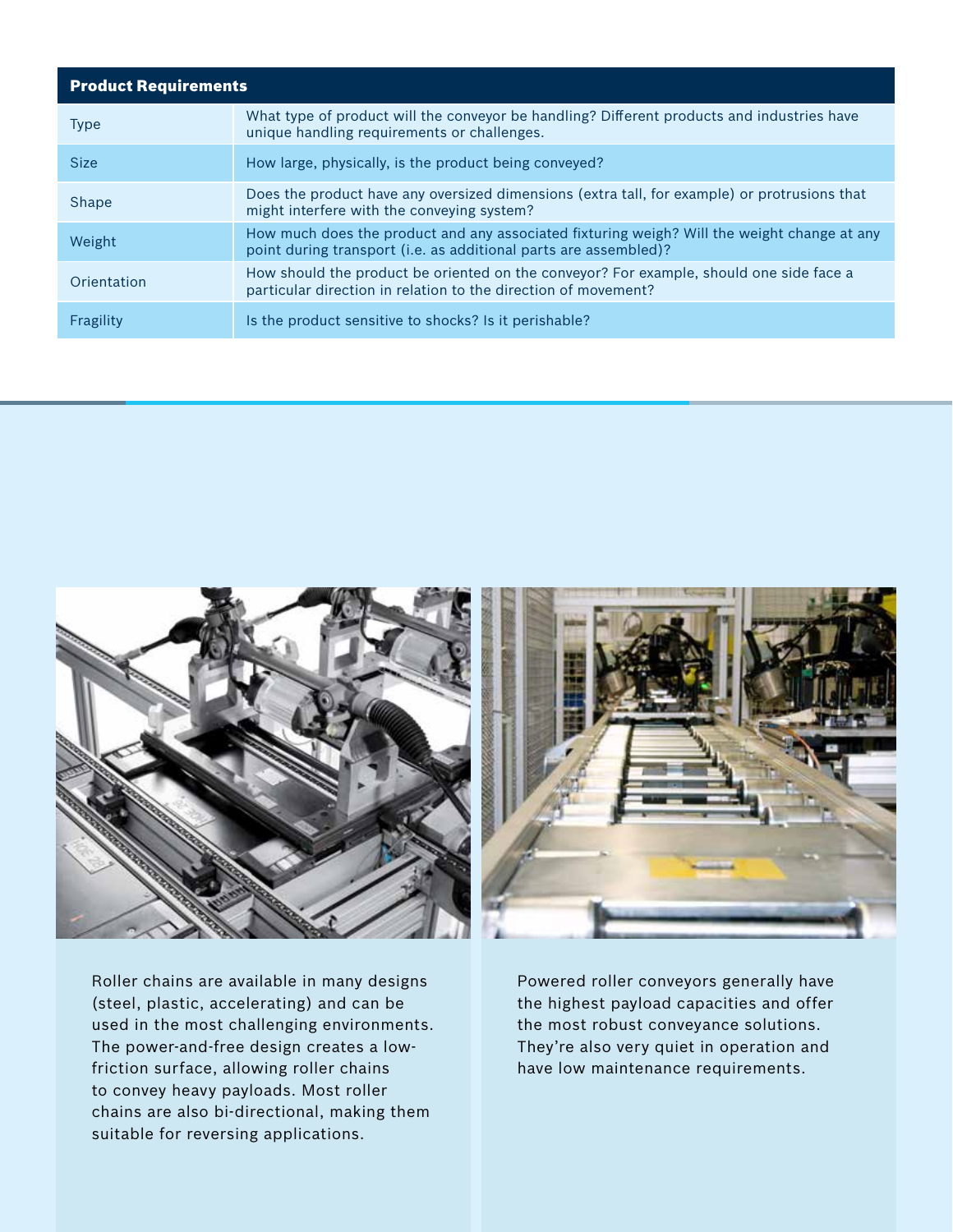### Process Requirements

Process requirements are those that determine how the conveyor will move, such as elevation changes or curves, and the environment in which it operates. Many of these requirements are dictated by the manufacturing facility and production goals.

| <b>Process Requirements</b> |                                                                                                                                                                                                                                |
|-----------------------------|--------------------------------------------------------------------------------------------------------------------------------------------------------------------------------------------------------------------------------|
| <b>Distance</b>             | How far will the product be moved? What is the distance between workstations or operations?                                                                                                                                    |
| Path                        | Does the transport path require curves, elevation changes, stops, or diversions?                                                                                                                                               |
| Speed                       | Does the transfer require slow and steady movements or short, rapid moves?                                                                                                                                                     |
| <b>Positioning Accuracy</b> | Does the operation require precise positioning? Or is the positioning tolerance relatively low?                                                                                                                                |
| <b>Ambient Environment</b>  | Will the conveyor work in an extremely high- or low-temperature environment? Will there<br>be dust, water, or other contamination in the environment? Does the conveyor need to be<br>cleanroom, vacuum, or dryroom compliant? |
| Ergonomics                  | If personnel are working with product directly on the conveyor, what should its height be?<br>What safety mechanisms are required?                                                                                             |
| Footprint                   | What floor space is available for the conveying system? Will it need to fit within an existing<br>production layout?                                                                                                           |

# What Assembly Applications Have in Common

Regardless of the product being transferred, there are some commonalities that can be found among most assembly applications. First, assembly operations typically require access to the part from more than one side, and they often require custom fixturing to hold or secure the part. Payloads can range from as little as a few grams, often the case for electronics assembly, to hundreds of kilograms, as in many automotive processes. The conveying path for an assembly operation is often twodimensional, with little or no elevation change. But the required positioning accuracy is very high, since the assembly operation depends on the precise location of the part.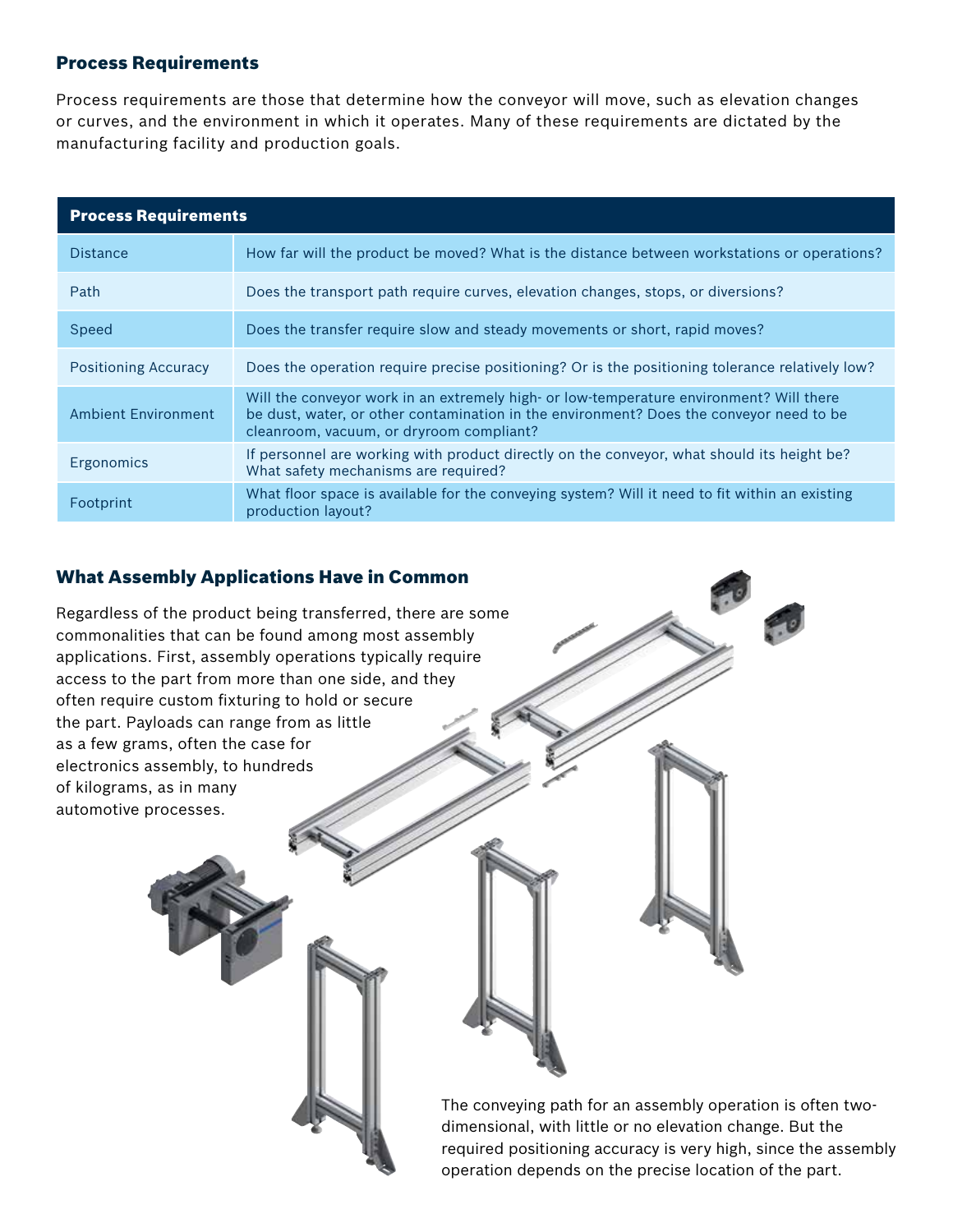Given these criteria, pallet-based conveyor systems are often the best solution for assembly applications. Pallet-based conveyors, such as Bosch Rexroth's TS Transfer Systems, are available in a range of sizes to accommodate the size, shape, and weight of the part being transferred. And they're available in belt-, chain-, and roller-driven designs to provide the required transfer speed and positioning accuracy. Palletbased conveyors are ideal for two-dimensional transport paths with 90 and 180-degree curves, and they can accommodate small vertical transfer movements.

Another factor to consider when selecting an assembly conveyor is the scalability of the system. For example, if the product volume can potentially increase from 1,000 units per month to 10,000 units per month within a short timeframe, it will be simpler and more cost-effective to have a system that you can adapt to the new requirements – one that is scalable – rather than starting over with a new conveyor platform. Pallet-based conveyors are modular in construction, making them relatively easy to scale or reconfigure when production volumes or product requirements change.

### Alternative Conveying Technologies for Extreme Transfer Requirements

When the conveying requirements include highspeed and high positioning accuracy, a relatively new type of conveyor system, based on linear motor technology, can fit the bill. Linear motordriven pallet conveyors provide extremely fast transport with very good positioning accuracy. They can also be configured to meet stringent cleanroom or vacuum requirements and can operate with multiple, independently controlled pallets.

While linear motors are often regarded as specialized solutions for applications such as semiconductor and electronics manufacturing, they can also provide the perfect solution for much more common assembly operations.

In one case, a manufacturer of safety components for vehicles uses Bosch Rexroth's ActiveMover linear motor-driven conveyor system to move workpiece pallets independently of each other to precisely-defined positions. The conveyor is made up of straight sections and 180-degree curve modules, making a closed oval that totals 22 meters. Pallets can travel to each station independently, and sometimes travel to multiple positions within one station. And the system can work autonomously for 45 minutes before manual intervention is needed. With the capability to move pallets independently, speeds of up to 150 m/min, and accelerations of up to 40  $m/s<sup>2</sup>$ , the ActiveMover pallet conveyor system helped the customer significantly reduce cycle times.